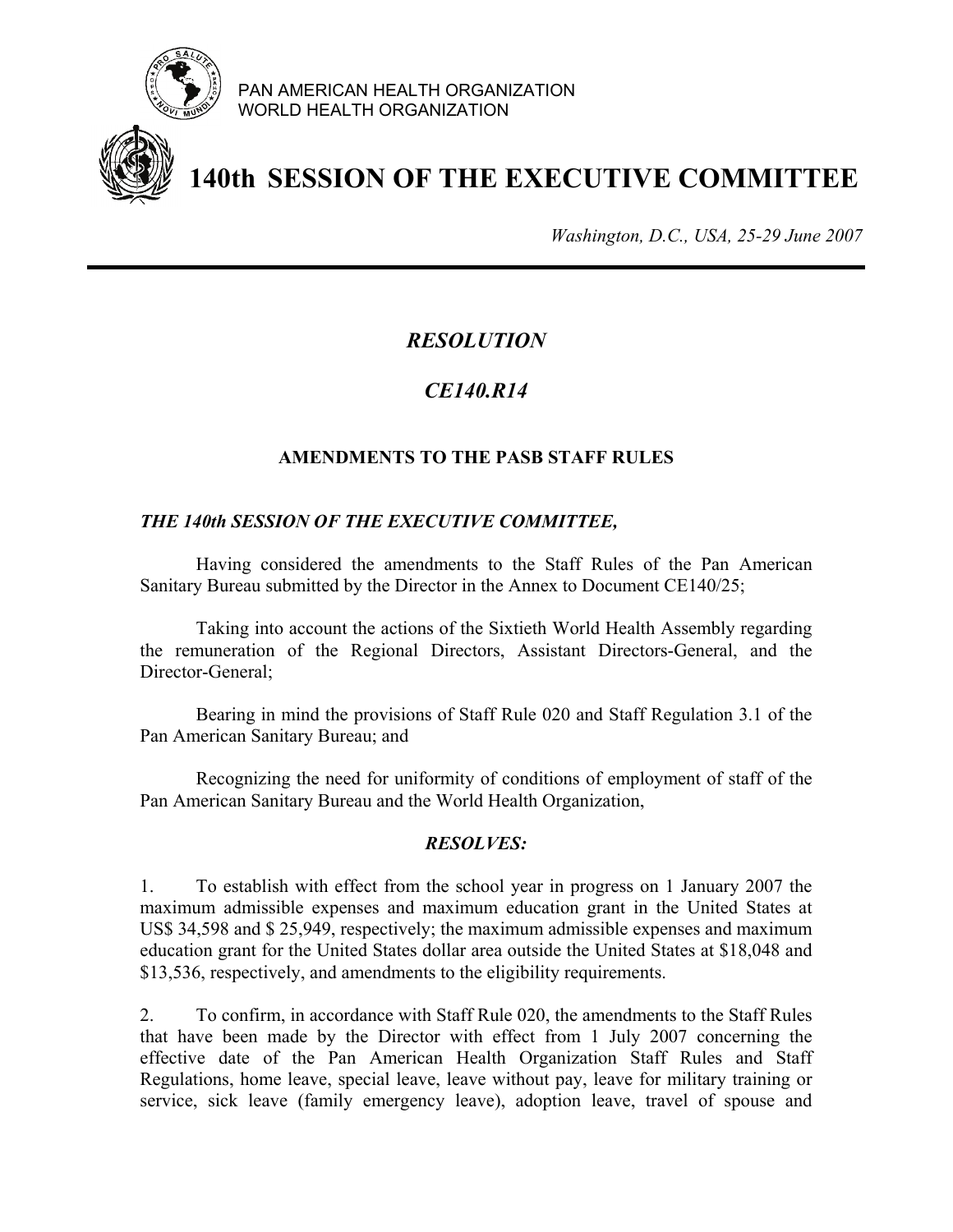CE140.R14 (Eng.) Page 2

children, resignation, effective date of termination, completion of appointments, annual leave, Board of Appeal, and Administrative Tribunal.

3. To confirm, in accordance with Staff Rule 020, the amendments to the Staff Rules that have been made by the Director with effect from 1 January 2008 in order to implement contract reform in the Pan American Sanitary Bureau, provided that the United Nations General Assembly first approves new contractual arrangements for the UN Common System with which the proposed amendments are in line, specifically with respect to salary determination, net base salary on promotion to a higher grade, net base salary on reduction in grade, payment of net base salary to temporary staff in the professional and higher categories, dependants' allowances, education and special education grant, mobility and hardship allowance, assignment grant, service allowance, appointment policies, reinstatement upon reemployment, inter-organization transfers, end of probation, within-grade increase, meritorious within-grade increase, promotion, reassignment, reduction in grade, annual leave, home leave, leave for military training or service, sick leave, paternity leave, travel of staff members, travel of spouse and children, special education grant travel, removal of household goods, termination for reasons of health, completion of appointments, abolition of post, termination of temporary appointments, unsatisfactory performance or unsuitability for international civil service, conference and other short-term service staff, consultants, and national professional officers.

4. To establish the annual salary of the Deputy Director of the Pan American Sanitary Bureau as from 1 January 2007 at \$168,826 before staff assessment, resulting in a modified net salary of \$122,737 (dependency rate) or \$111,142 (single rate).

5. To establish the annual salary of the Assistant Director of the Pan American Sanitary Bureau as from 1 January 2007 at \$167,288 before staff assessment, resulting in a modified net salary of \$121,737 (dependency rate) or \$ 110,142 (single rate);

6. To recommend to the 27th Pan American Sanitary Conference that it adjust the annual salary of the Director of the Pan American Sanitary Bureau by adopting the following resolution:

#### *THE 27th PAN AMERICAN SANITARY CONFERENCE,*

 Considering the revision to the base/floor salary scale for the professional and higher-graded categories of staff, effective 1 January 2007;

Taking into account the decision by the Executive Committee at its 140th Session to adjust the salaries of the Deputy Director and Assistant Director of the Pan American Sanitary Bureau; and